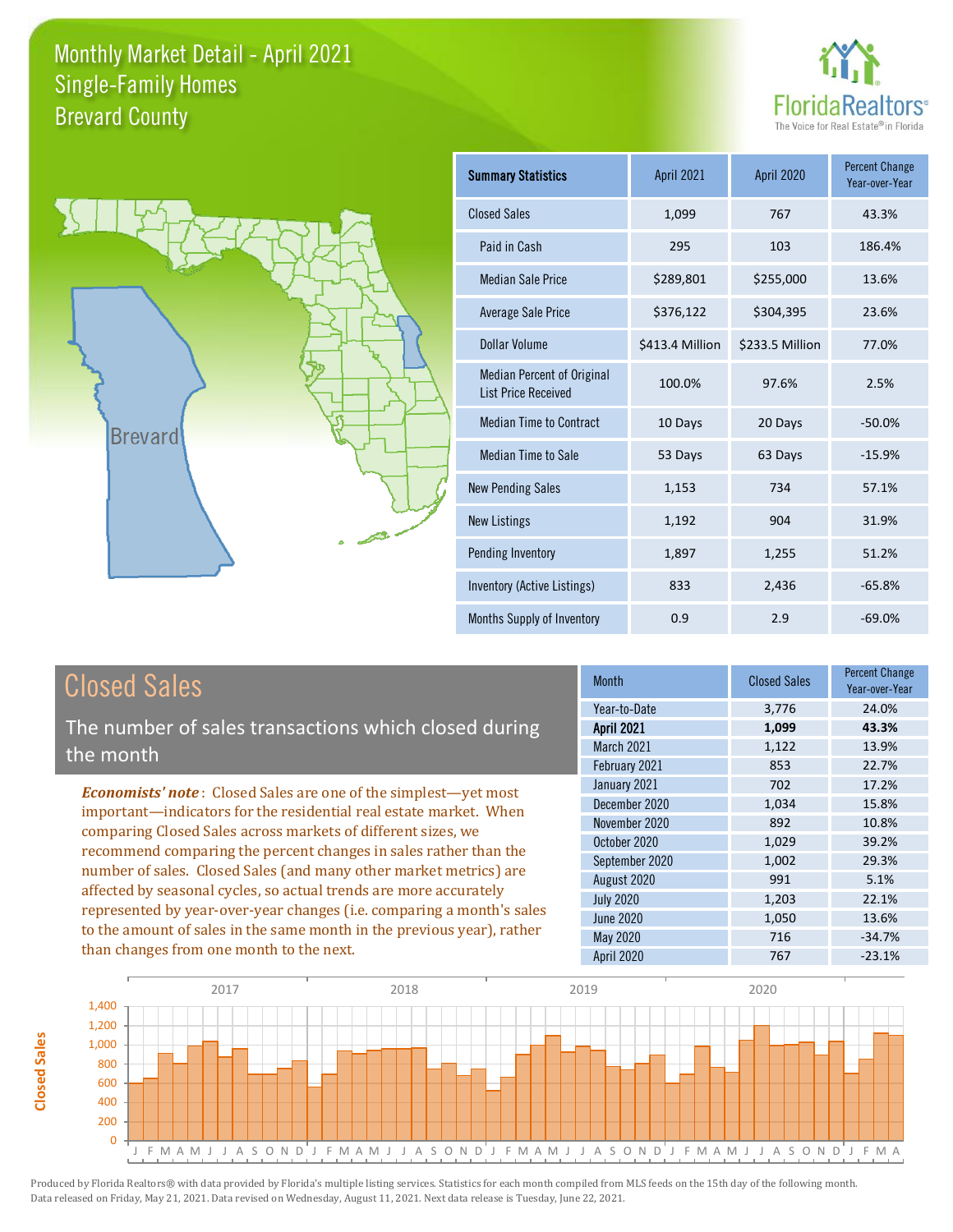

| Cash Sales'                                                                    | <b>Month</b>      | <b>Cash Sales</b> | <b>Percent Change</b><br>Year-over-Year |
|--------------------------------------------------------------------------------|-------------------|-------------------|-----------------------------------------|
|                                                                                | Year-to-Date      | 906               | 51.8%                                   |
| The number of Closed Sales during the month in which                           | <b>April 2021</b> | 295               | 186.4%                                  |
| buyers exclusively paid in cash                                                | <b>March 2021</b> | 258               | 41.0%                                   |
|                                                                                | February 2021     | 197               | 34.9%                                   |
|                                                                                | January 2021      | 156               | $-5.5%$                                 |
|                                                                                | December 2020     | 204               | 21.4%                                   |
| <b>Economists' note:</b> Cash Sales can be a useful indicator of the extent to | November 2020     | 187               | 10.0%                                   |
| which investors are participating in the market. Why? Investors are            | October 2020      | 186               | 14.8%                                   |
| far more likely to have the funds to purchase a home available up front,       | September 2020    | 198               | 28.6%                                   |
| whereas the typical homebuyer requires a mortgage or some other                | August 2020       | 181               | $-8.1%$                                 |
| form of financing There are of course many possible exceptions so              | lnh/2020          | 718               | 69%                                     |

form of financing. There are, of course, many possible exceptions, so this statistic should be interpreted with care.

| .                 |     |          |
|-------------------|-----|----------|
| <b>March 2021</b> | 258 | 41.0%    |
| February 2021     | 197 | 34.9%    |
| January 2021      | 156 | $-5.5%$  |
| December 2020     | 204 | 21.4%    |
| November 2020     | 187 | 10.0%    |
| October 2020      | 186 | 14.8%    |
| September 2020    | 198 | 28.6%    |
| August 2020       | 181 | $-8.1%$  |
| <b>July 2020</b>  | 218 | 6.9%     |
| June 2020         | 172 | $-1.7%$  |
| May 2020          | 123 | $-46.3%$ |
| <b>April 2020</b> | 103 | $-50.5%$ |
|                   |     |          |



# Cash Sales as a Percentage of Closed Sales

The percentage of Closed Sales during the month which were Cash Sales

*Economists' note* : This statistic is simply another way of viewing Cash Sales. The remaining percentages of Closed Sales (i.e. those not paid fully in cash) each month involved some sort of financing, such as mortgages, owner/seller financing, assumed loans, etc.

| <b>Month</b>      | <b>Percent of Closed</b><br>Sales Paid in Cash | <b>Percent Change</b><br>Year-over-Year |
|-------------------|------------------------------------------------|-----------------------------------------|
| Year-to-Date      | 24.0%                                          | 22.4%                                   |
| <b>April 2021</b> | 26.8%                                          | 100.0%                                  |
| March 2021        | 23.0%                                          | 23.7%                                   |
| February 2021     | 23.1%                                          | 10.0%                                   |
| January 2021      | 22.2%                                          | $-19.3%$                                |
| December 2020     | 19.7%                                          | 4.8%                                    |
| November 2020     | 21.0%                                          | $-0.5%$                                 |
| October 2020      | 18.1%                                          | $-17.4%$                                |
| September 2020    | 19.8%                                          | $-0.5%$                                 |
| August 2020       | 18.3%                                          | $-12.4%$                                |
| <b>July 2020</b>  | 18.1%                                          | $-12.6%$                                |
| <b>June 2020</b>  | 16.4%                                          | $-13.2%$                                |
| May 2020          | 17.2%                                          | $-17.7%$                                |
| <b>April 2020</b> | 13.4%                                          | $-35.6%$                                |

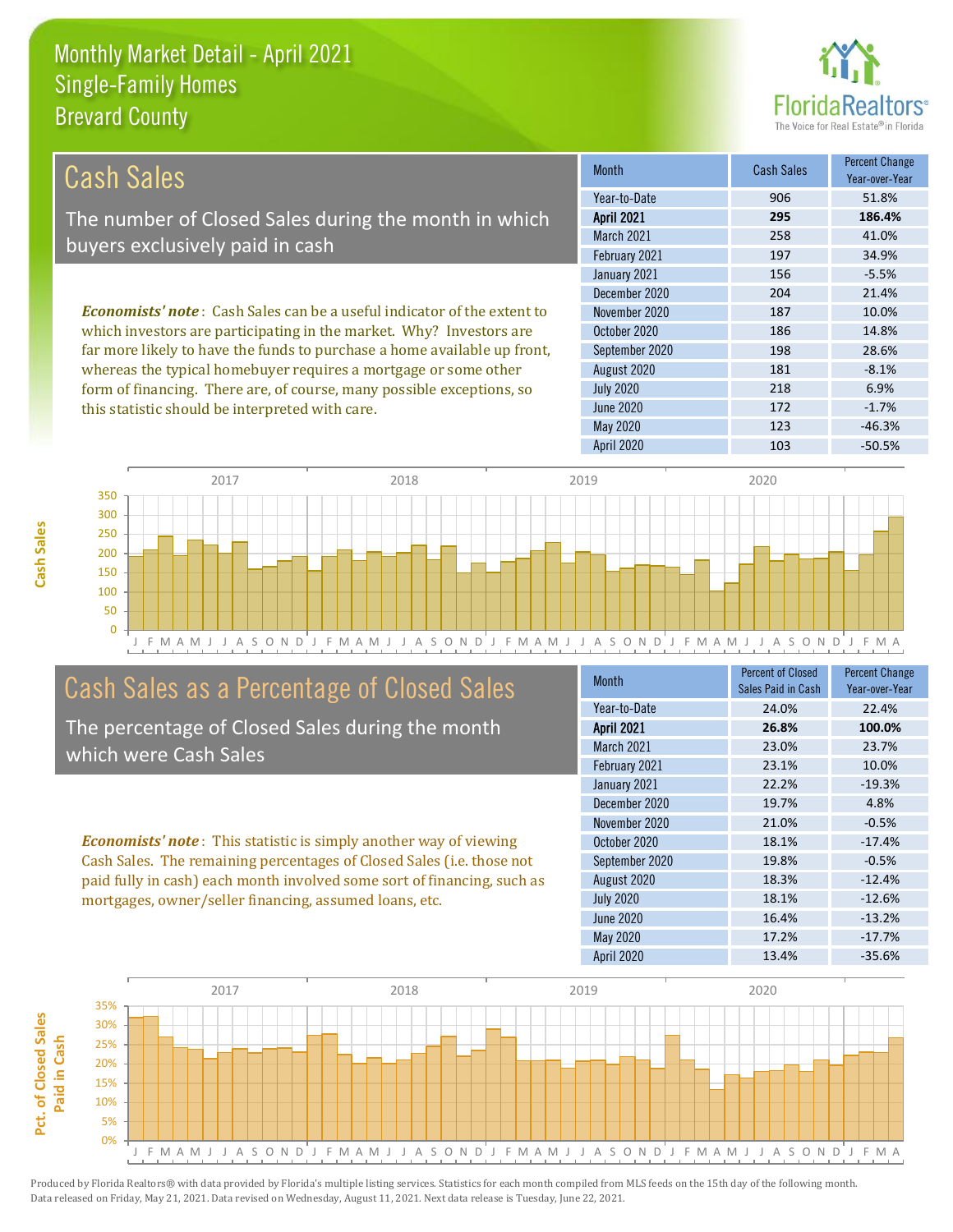

#### Month Median Sale Price Percent Change Year-over-Year April 2021 **\$289,801 13.6%** Year-to-Date \$278,000 9.9% September 2020 \$260,000 8.3% March 2021 **\$280,000** 7.9% February 2021 **\$274,720** 10.8% November 2020 \$275,000 14.6% October 2020 \$274,150 14.2% January 2021 **\$267,000** 10.8% December 2020 \$270,000 8.9% August 2020 \$268,500 14.7% July 2020 \$266,235 9.1% June 2020 **\$260,000** \$260,000 4.8% May 2020 6250,000 4.5% April 2020 \$255,000 7.1% *Economists' note* : Median Sale Price is our preferred summary statistic for price activity because, unlike Average Sale Price, Median Sale Price is not sensitive to high sale prices for small numbers of homes that may not be characteristic of the market area. Keep in mind that median price trends over time are not always solely caused by changes in the general value of local real estate. Median sale price only reflects the values of the homes that *sold* each month, and the mix of the types of homes that sell can change over time. Median Sale Price The median sale price reported for the month (i.e. 50% of sales were above and 50% of sales were below)



### Average Sale Price

The average sale price reported for the month (i.e. total sales in dollars divided by the number of sales)

*Economists' note* : Usually, we prefer Median Sale Price over Average Sale Price as a summary statistic for home prices. However, Average Sale Price does have its uses—particularly when it is analyzed alongside the Median Sale Price. For one, the relative difference between the two statistics can provide some insight into the market for higher-end homes in an area.

| <b>Month</b>     | <b>Average Sale Price</b> | <b>Percent Change</b><br>Year-over-Year |
|------------------|---------------------------|-----------------------------------------|
| Year-to-Date     | \$342,108                 | 14.6%                                   |
| April 2021       | \$376,122                 | 23.6%                                   |
| March 2021       | \$339,852                 | 11.5%                                   |
| February 2021    | \$319,959                 | 7.8%                                    |
| January 2021     | \$319,376                 | 12.7%                                   |
| December 2020    | \$335,807                 | 12.3%                                   |
| November 2020    | \$335,521                 | 17.3%                                   |
| October 2020     | \$336,220                 | 22.2%                                   |
| September 2020   | \$323,334                 | 17.6%                                   |
| August 2020      | \$316,208                 | 9.3%                                    |
| <b>July 2020</b> | \$318,487                 | 10.2%                                   |
| <b>June 2020</b> | \$317,940                 | 8.8%                                    |
| May 2020         | \$292,052                 | 2.0%                                    |
| April 2020       | \$304,395                 | 8.1%                                    |



**Average Sale Price**

**Average Sale Price**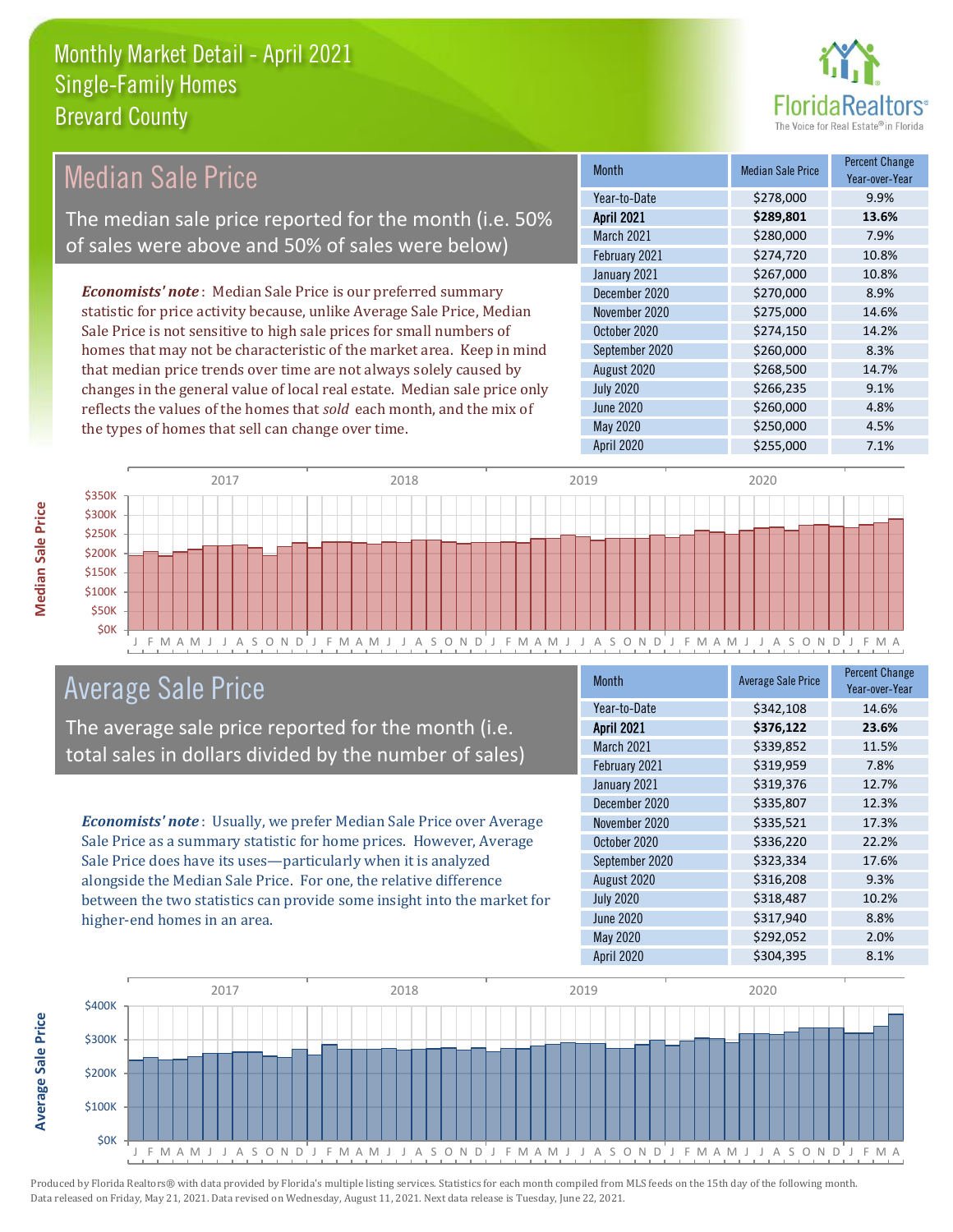

#### **Ollar Volume**

The sum of the sale prices for all sales which closed during the month

*Economists' note* : Dollar Volume is simply the sum of all sale prices in a given time period, and can quickly be calculated by multiplying Closed Sales by Average Sale Price. It is a strong indicator of the health of the real estate industry in a market, and is of particular interest to real estate professionals, investors, analysts, and government agencies. Potential home sellers and home buyers, on the other hand, will likely be better served by paying attention to trends in the two components of Dollar Volume (i.e. sales and prices) individually.

| Month             | <b>Dollar Volume</b> | <b>Percent Change</b><br>Year-over-Year |
|-------------------|----------------------|-----------------------------------------|
| Year-to-Date      | \$1.3 Billion        | 42.0%                                   |
| <b>April 2021</b> | \$413.4 Million      | 77.0%                                   |
| <b>March 2021</b> | \$381.3 Million      | 27.0%                                   |
| February 2021     | \$272.9 Million      | 32.3%                                   |
| January 2021      | \$224.2 Million      | 32.1%                                   |
| December 2020     | \$347.2 Million      | 30.0%                                   |
| November 2020     | \$299.3 Million      | 30.0%                                   |
| October 2020      | \$346.0 Million      | 70.2%                                   |
| September 2020    | \$324.0 Million      | 52.1%                                   |
| August 2020       | \$313.4 Million      | 14.8%                                   |
| <b>July 2020</b>  | \$383.1 Million      | 34.5%                                   |
| <b>June 2020</b>  | \$333.8 Million      | 23.6%                                   |
| May 2020          | \$209.1 Million      | $-33.4%$                                |
| April 2020        | \$233.5 Million      | $-17.0%$                                |



# Median Percent of Original List Price Received

The median of the sale price (as a percentage of the original list price) across all properties selling during the month

*Economists' note* : The Median Percent of Original List Price Received is useful as an indicator of market recovery, since it typically rises as buyers realize that the market may be moving away from them and they need to match the selling price (or better it) in order to get a contract on the house. This is usually the last measure to indicate a market has shifted from down to up, so it is what we would call a *lagging* indicator.

| <b>Month</b>      | Med. Pct. of Orig.<br><b>List Price Received</b> | <b>Percent Change</b><br>Year-over-Year |
|-------------------|--------------------------------------------------|-----------------------------------------|
| Year-to-Date      | 99.4%                                            | 2.3%                                    |
| <b>April 2021</b> | 100.0%                                           | 2.5%                                    |
| March 2021        | 100.0%                                           | 2.8%                                    |
| February 2021     | 98.3%                                            | 1.2%                                    |
| January 2021      | 98.5%                                            | 2.1%                                    |
| December 2020     | 98.4%                                            | 1.5%                                    |
| November 2020     | 98.4%                                            | 1.3%                                    |
| October 2020      | 98.1%                                            | 1.6%                                    |
| September 2020    | 98.0%                                            | 1.0%                                    |
| August 2020       | 97.9%                                            | 1.2%                                    |
| <b>July 2020</b>  | 97.4%                                            | 0.9%                                    |
| June 2020         | 97.4%                                            | 0.7%                                    |
| May 2020          | 97.4%                                            | 1.5%                                    |
| April 2020        | 97.6%                                            | 1.8%                                    |



Produced by Florida Realtors® with data provided by Florida's multiple listing services. Statistics for each month compiled from MLS feeds on the 15th day of the following month. Data released on Friday, May 21, 2021. Data revised on Wednesday, August 11, 2021. Next data release is Tuesday, June 22, 2021.

**Med. Pct. of Orig.** 

Med. Pct. of Orig.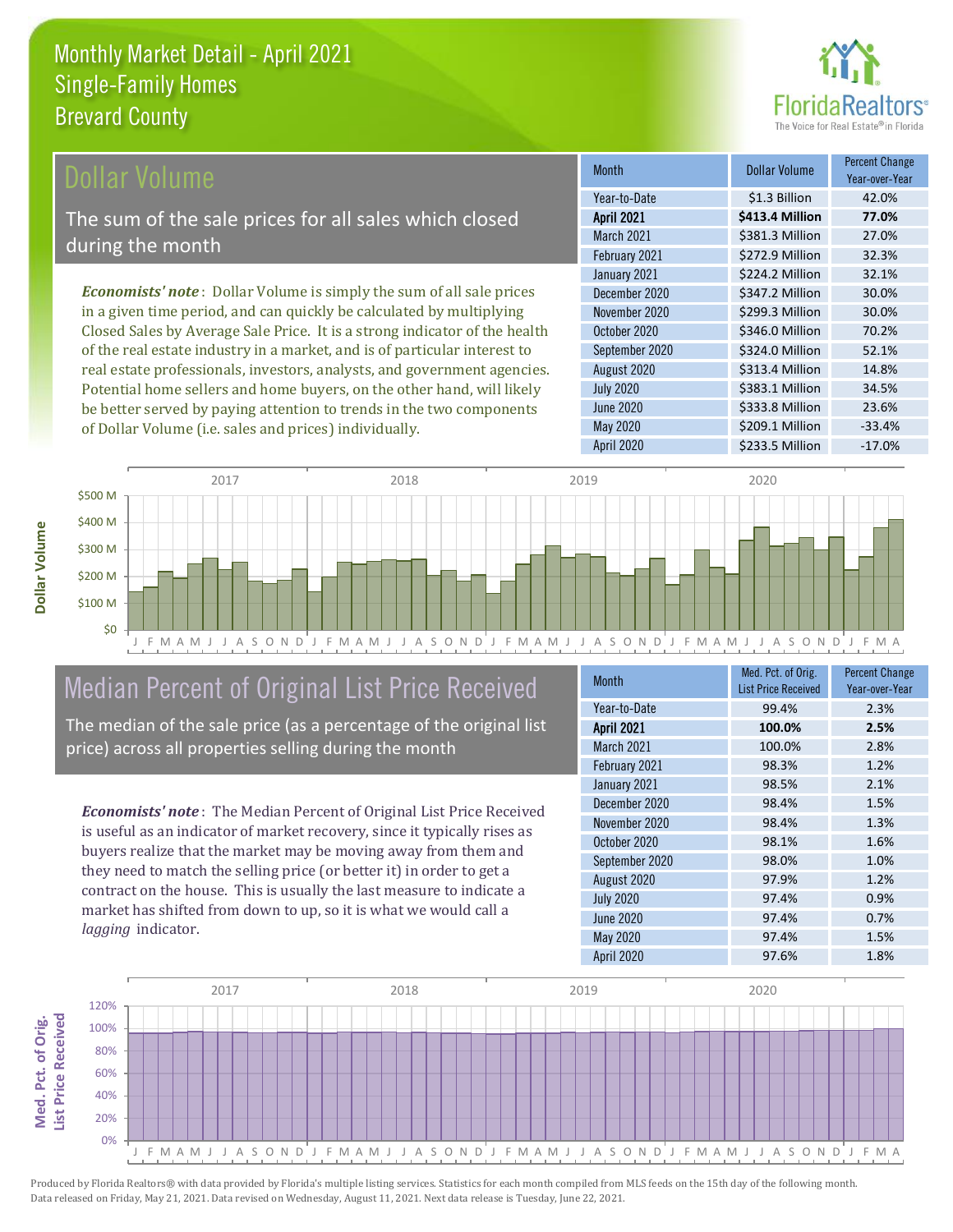

## Median Time to Contract

The median number of days between the listing date and contract date for all Closed Sales during the month

*Economists' note* : Like Time to Sale, Time to Contract is a measure of the length of the home selling process calculated for sales which closed during the month. The difference is that Time to Contract measures the number of days between the initial listing of a property and the signing of the contract which eventually led to the closing of the sale. When the gap between Median Time to Contract and Median Time to Sale grows, it is usually a sign of longer closing times and/or declining numbers of cash sales.

| <b>Month</b>      | Median Time to<br>Contract | <b>Percent Change</b><br>Year-over-Year |
|-------------------|----------------------------|-----------------------------------------|
| Year-to-Date      | 13 Days                    | $-56.7%$                                |
| <b>April 2021</b> | 10 Days                    | $-50.0%$                                |
| March 2021        | 10 Days                    | $-67.7%$                                |
| February 2021     | 18 Days                    | $-52.6%$                                |
| January 2021      | 15 Days                    | $-58.3%$                                |
| December 2020     | 15 Days                    | $-50.0%$                                |
| November 2020     | 14 Days                    | $-51.7%$                                |
| October 2020      | 19 Days                    | $-50.0%$                                |
| September 2020    | 19 Days                    | $-38.7%$                                |
| August 2020       | 21 Days                    | $-30.0%$                                |
| <b>July 2020</b>  | 30 Days                    | $-6.3%$                                 |
| <b>June 2020</b>  | 38 Days                    | 5.6%                                    |
| May 2020          | 26 Days                    | $-31.6%$                                |
| <b>April 2020</b> | 20 Days                    | $-51.2%$                                |



### Median Time to Sale

**Median Time to** 

**Median Time to** 

The median number of days between the listing date and closing date for all Closed Sales during the month

*Economists' note* : Time to Sale is a measure of the length of the home selling process, calculated as the number of days between the initial listing of a property and the closing of the sale. *Median* Time to Sale is the amount of time the "middle" property selling this month was on the market. That is, 50% of homes selling this month took *less* time to sell, and 50% of homes took *more* time to sell. Median Time to Sale gives a more accurate picture than Average Time to Sale, which can be skewed upward by small numbers of properties taking an abnormally long time to sell.

| <b>Month</b>      | <b>Median Time to Sale</b> | <b>Percent Change</b><br>Year-over-Year |
|-------------------|----------------------------|-----------------------------------------|
| Year-to-Date      | 58 Days                    | $-22.7%$                                |
| <b>April 2021</b> | 53 Days                    | $-15.9%$                                |
| March 2021        | 55 Days                    | $-26.7%$                                |
| February 2021     | 63 Days                    | $-24.1%$                                |
| January 2021      | 65 Days                    | $-17.7%$                                |
| December 2020     | 61 Days                    | $-11.6%$                                |
| November 2020     | 60 Days                    | $-10.4%$                                |
| October 2020      | 66 Days                    | $-14.3%$                                |
| September 2020    | 65 Days                    | $-11.0%$                                |
| August 2020       | 67 Days                    | $-5.6%$                                 |
| <b>July 2020</b>  | 75 Days                    | 1.4%                                    |
| <b>June 2020</b>  | 85 Days                    | 13.3%                                   |
| <b>May 2020</b>   | 72 Days                    | $-8.9%$                                 |
| April 2020        | 63 Days                    | $-20.3%$                                |

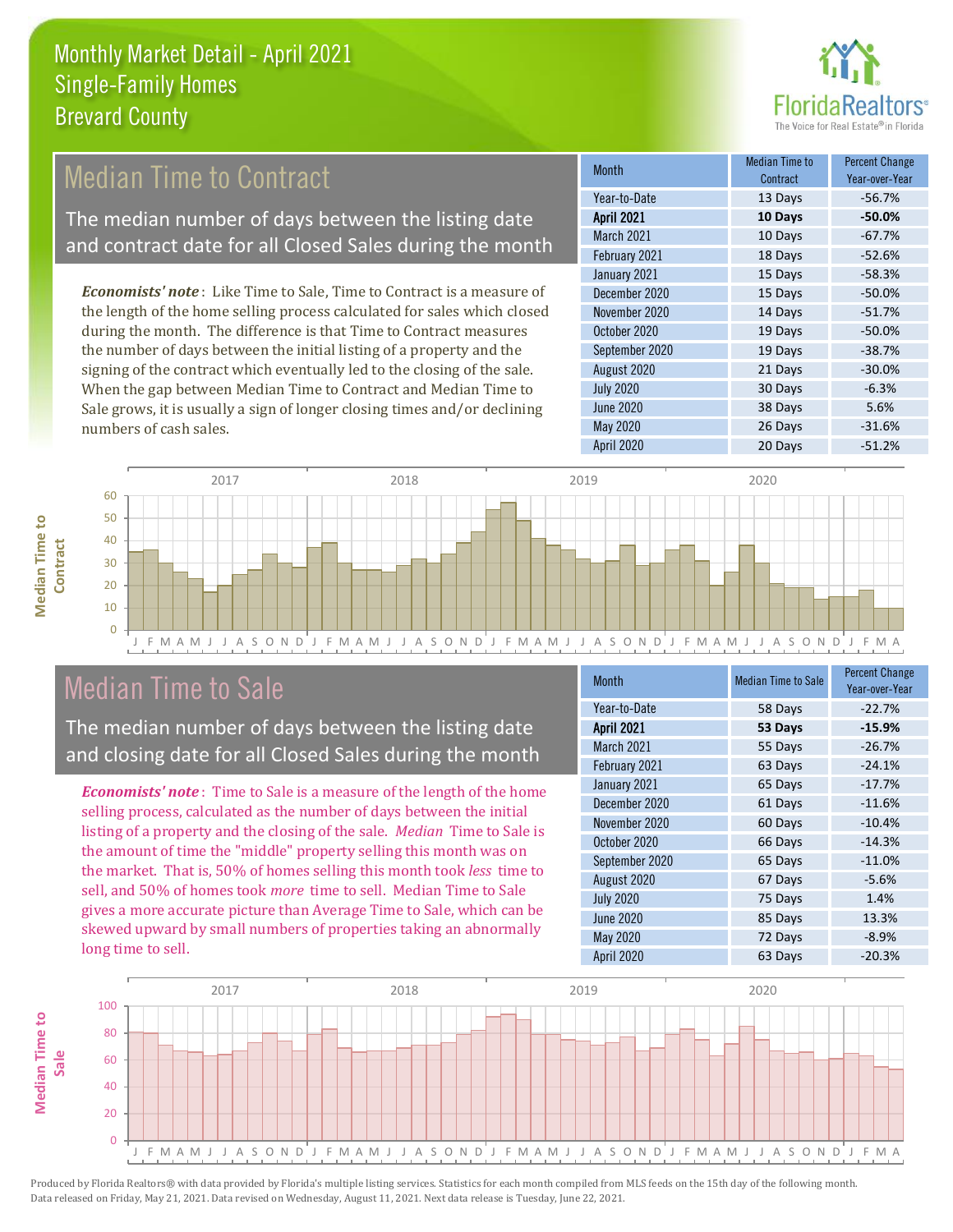distressed properties for sale.



| <b>New Pending Sales</b>                                                       | <b>Month</b>      | <b>New Pending Sales</b> | <b>Percent Change</b><br>Year-over-Year |
|--------------------------------------------------------------------------------|-------------------|--------------------------|-----------------------------------------|
|                                                                                | Year-to-Date      | 4,536                    | 22.9%                                   |
| The number of listed properties that went under                                | <b>April 2021</b> | 1,153                    | 57.1%                                   |
| contract during the month                                                      | <b>March 2021</b> | 1,206                    | 29.7%                                   |
|                                                                                | February 2021     | 1,093                    | 1.7%                                    |
|                                                                                | January 2021      | 1,084                    | 13.7%                                   |
| <b>Economists' note</b> : Because of the typical length of time it takes for a | December 2020     | 822                      | 19.5%                                   |
| sale to close, economists consider Pending Sales to be a decent                | November 2020     | 912                      | 10.1%                                   |
| indicator of potential future Closed Sales. It is important to bear in         | October 2020      | 1,103                    | 18.0%                                   |
| mind, however, that not all Pending Sales will be closed successfully.         | September 2020    | 1,060                    | 35.2%                                   |
| So, the effectiveness of Pending Sales as a future indicator of Closed         | August 2020       | 1,090                    | 22.1%                                   |
| Sales is susceptible to changes in market conditions such as the               | <b>July 2020</b>  | 1,148                    | 14.2%                                   |

J F M A M J J A S O N D J F M A M J J A S O N D J F M A M J J A S O N D J F M A M J J A S O N D J F M A  $\Omega$ 200 400 600 800 1,000 1,200 1,400 2017 2018 2019 2020

# New Listings

The number of properties put onto the market during the month

availability of financing for homebuyers and the inventory of

*Economists' note* : New Listings tend to rise in delayed response to increasing prices, so they are often seen as a lagging indicator of market health. As prices rise, potential sellers raise their estimations of value—and in the most recent cycle, rising prices have freed up many potential sellers who were previously underwater on their mortgages. Note that in our calculations, we take care to not include properties that were recently taken off the market and quickly relisted, since these are not really *new* listings.

| <b>Month</b>      | <b>New Listings</b> | <b>Percent Change</b><br>Year-over-Year |
|-------------------|---------------------|-----------------------------------------|
| Year-to-Date      | 4,291               | $-0.2%$                                 |
| April 2021        | 1,192               | 31.9%                                   |
| March 2021        | 1,094               | $-10.0%$                                |
| February 2021     | 1,023               | $-7.8%$                                 |
| January 2021      | 982                 | $-8.2%$                                 |
| December 2020     | 817                 | 8.9%                                    |
| November 2020     | 888                 | $-7.4%$                                 |
| October 2020      | 1,144               | 4.8%                                    |
| September 2020    | 1,000               | 10.0%                                   |
| August 2020       | 949                 | $-3.5%$                                 |
| <b>July 2020</b>  | 1,132               | 3.8%                                    |
| <b>June 2020</b>  | 993                 | $-2.9%$                                 |
| May 2020          | 1,140               | 1.6%                                    |
| <b>April 2020</b> | 904                 | $-16.9%$                                |

June 2020 **1,290** 30.6% May 2020 1,204 17.8% April 2020 734 -35.5%



Produced by Florida Realtors® with data provided by Florida's multiple listing services. Statistics for each month compiled from MLS feeds on the 15th day of the following month. Data released on Friday, May 21, 2021. Data revised on Wednesday, August 11, 2021. Next data release is Tuesday, June 22, 2021.

**New Listings**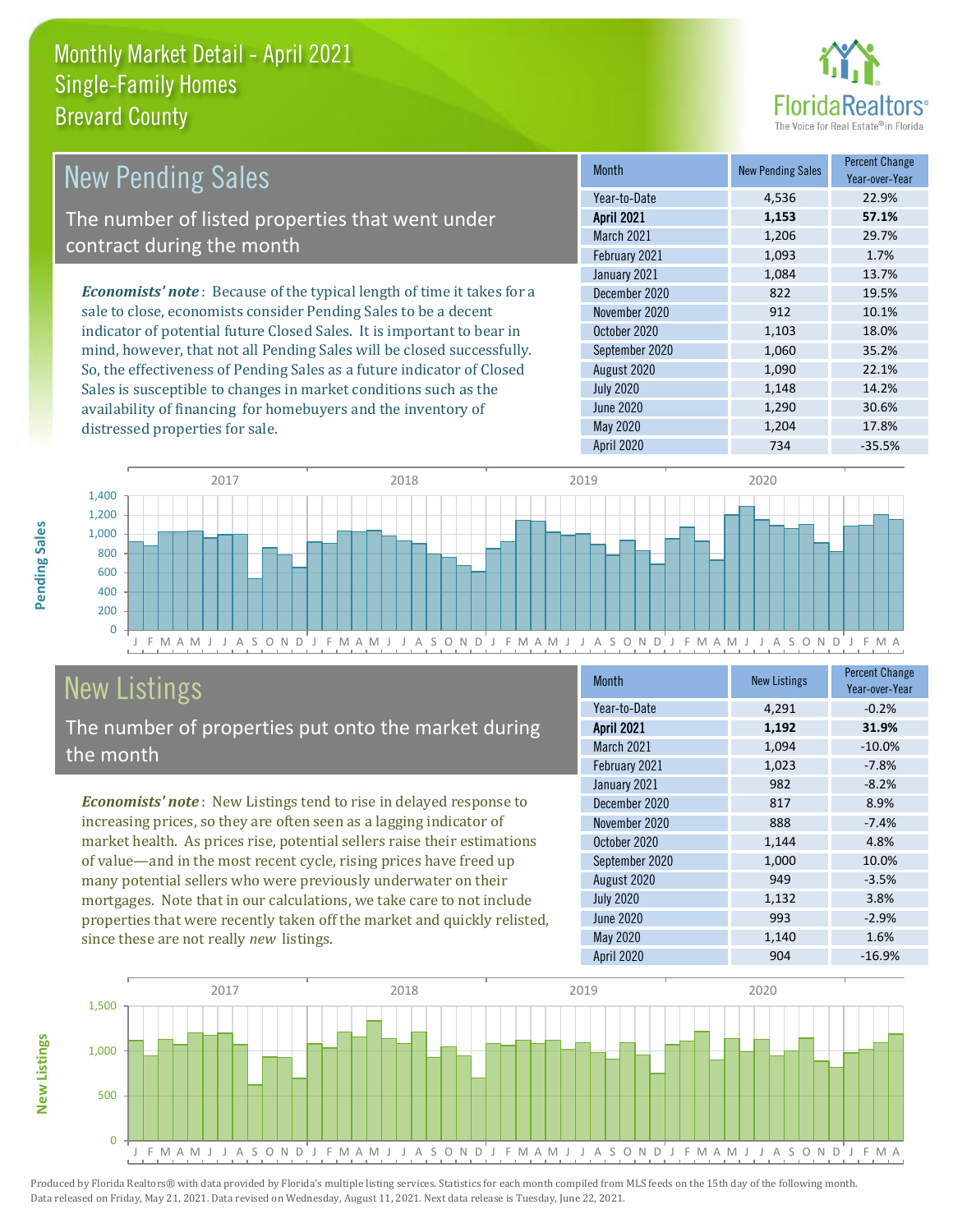

# *Economists' note* : There are a number of ways to define and calculate Inventory (Active Listings) The number of property listings active at the end of the month

Inventory. Our method is to simply count the number of active listings on the last day of the month, and hold this number to compare with the same month the following year. Inventory rises when New Listings are outpacing the number of listings that go off-market (regardless of whether they actually sell). Likewise, it falls when New Listings aren't keeping up with the rate at which homes are going off-market.

| <b>Month</b>      | Inventory | <b>Percent Change</b><br>Year-over-Year |
|-------------------|-----------|-----------------------------------------|
| YTD (Monthly Avg) | 934       | $-60.0%$                                |
| <b>April 2021</b> | 833       | $-65.8%$                                |
| <b>March 2021</b> | 813       | $-65.9%$                                |
| February 2021     | 984       | $-56.0%$                                |
| January 2021      | 1,106     | $-51.3%$                                |
| December 2020     | 1,258     | $-43.7%$                                |
| November 2020     | 1,332     | $-42.9%$                                |
| October 2020      | 1,375     | $-41.4%$                                |
| September 2020    | 1,393     | $-39.8%$                                |
| August 2020       | 1,517     | $-34.4%$                                |
| <b>July 2020</b>  | 1,691     | $-29.7%$                                |
| <b>June 2020</b>  | 1,767     | $-27.4%$                                |
| <b>May 2020</b>   | 2,220     | $-13.0%$                                |
| <b>April 2020</b> | 2,436     | $-5.8%$                                 |



# Months Supply of Inventory

An estimate of the number of months it will take to deplete the current Inventory given recent sales rates

*Economists' note* : MSI is a useful indicator of market conditions. The benchmark for a balanced market (favoring neither buyer nor seller) is 5.5 months of inventory. Anything higher is traditionally a buyers' market, and anything lower is a sellers' market. There is no single accepted way of calculating MSI. A common method is to divide current Inventory by the most recent month's Closed Sales count, but this count is a usually poor predictor of future Closed Sales due to seasonal cycles. To eliminate seasonal effects, we use the 12-month average of monthly Closed Sales instead.

| <b>Month</b>             | <b>Months Supply</b> | <b>Percent Change</b><br>Year-over-Year |
|--------------------------|----------------------|-----------------------------------------|
| <b>YTD (Monthly Avg)</b> | 1.0                  | $-63.0%$                                |
| <b>April 2021</b>        | 0.9                  | $-69.0%$                                |
| March 2021               | 0.9                  | $-66.7%$                                |
| February 2021            | 1.1                  | $-57.7%$                                |
| January 2021             | 1.2                  | $-53.8%$                                |
| December 2020            | 1.4                  | $-46.2%$                                |
| November 2020            | 1.5                  | $-46.4%$                                |
| October 2020             | 1.5                  | $-46.4%$                                |
| September 2020           | 1.6                  | $-42.9%$                                |
| August 2020              | 1.8                  | $-35.7%$                                |
| <b>July 2020</b>         | 2.0                  | $-31.0%$                                |
| <b>June 2020</b>         | 2.1                  | $-27.6%$                                |
| May 2020                 | 2.7                  | $-10.0%$                                |
| <b>April 2020</b>        | 2.9                  | $-6.5%$                                 |

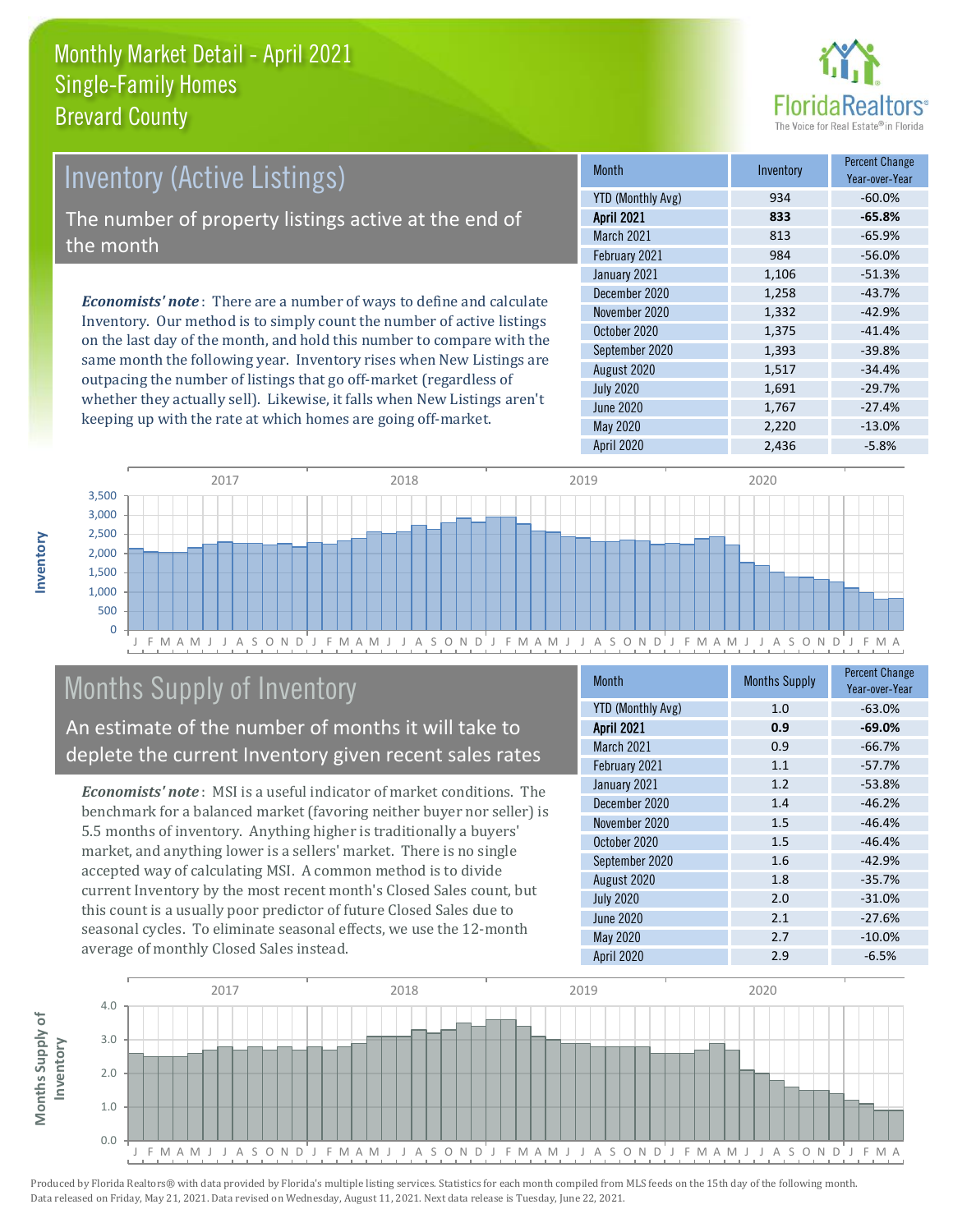

#### *Economists' note:* Closed Sales are one of the simplest—yet most important—indicators for the residential real estate market. When comparing Closed Sales across markets of different sizes, we recommend comparing the percent changes in sales rather than the number of sales. Closed Sales (and many other market metrics) are affected by seasonal cycles, so actual trends are more accurately represented by year-over-year changes (i.e. comparing a month's sales to the amount of sales in the same month in the previous year), rather than changes from one month to the next. \$1,000,000 or more 37 516.7% \$250,000 - \$299,999 207 69.7% \$300,000 - \$399,999 217 64.4% \$400,000 - \$599,999 175 54.9% \$600,000 - \$999,999 88 183.9% \$150,000 - \$199,999 109 -36.6% \$200,000 - \$249,999 222 53.1% \$100,000 - \$149,999 38 -2.6% Sale Price Closed Sales Percent Change Year-over-Year Less than \$50,000 1 1 -50.0% \$50,000 - \$99,999 5 0.0% 250 **April 2020 April 2021** 250 Closed Sales by Sale Price The number of sales transactions which closed during the month



#### Median Time to Contract by Sale Price The median number of days between the listing date and contract date for all Closed Sales during the month

*Economists' note* : Like Time to Sale, Time to Contract is a measure of the length of the home selling process calculated for sales which closed during the month. The difference is that Time to Contract measures the number of days between the initial listing of a property and the signing of the contract which eventually led to the closing of the sale. When the gap between Median Time to Contract and Median Time to Sale grows, it is usually a sign of longer closing times and/or declining numbers of cash sales.

| Sale Price            | Median Time to<br>Contract | <b>Percent Change</b><br>Year-over-Year |
|-----------------------|----------------------------|-----------------------------------------|
| Less than \$50,000    | 22 Days                    | 120.0%                                  |
| \$50,000 - \$99,999   | 24 Days                    | 50.0%                                   |
| $$100,000 - $149,999$ | 16 Days                    | $-56.8%$                                |
| $$150,000 - $199,999$ | 10 Days                    | $-33.3%$                                |
| \$200,000 - \$249,999 | 7 Days                     | $-65.0%$                                |
| \$250,000 - \$299,999 | 9 Days                     | $-47.1%$                                |
| \$300,000 - \$399,999 | 8 Days                     | $-71.4%$                                |
| \$400,000 - \$599,999 | 11 Days                    | $-60.7%$                                |
| \$600,000 - \$999,999 | 15 Days                    | $-51.6%$                                |
| \$1,000,000 or more   | 14 Days                    | $-83.3%$                                |



Produced by Florida Realtors® with data provided by Florida's multiple listing services. Statistics for each month compiled from MLS feeds on the 15th day of the following month. Data released on Friday, May 21, 2021. Data revised on Wednesday, August 11, 2021. Next data release is Tuesday, June 22, 2021.

**Median Time to Contract**

**Median Time to Contract**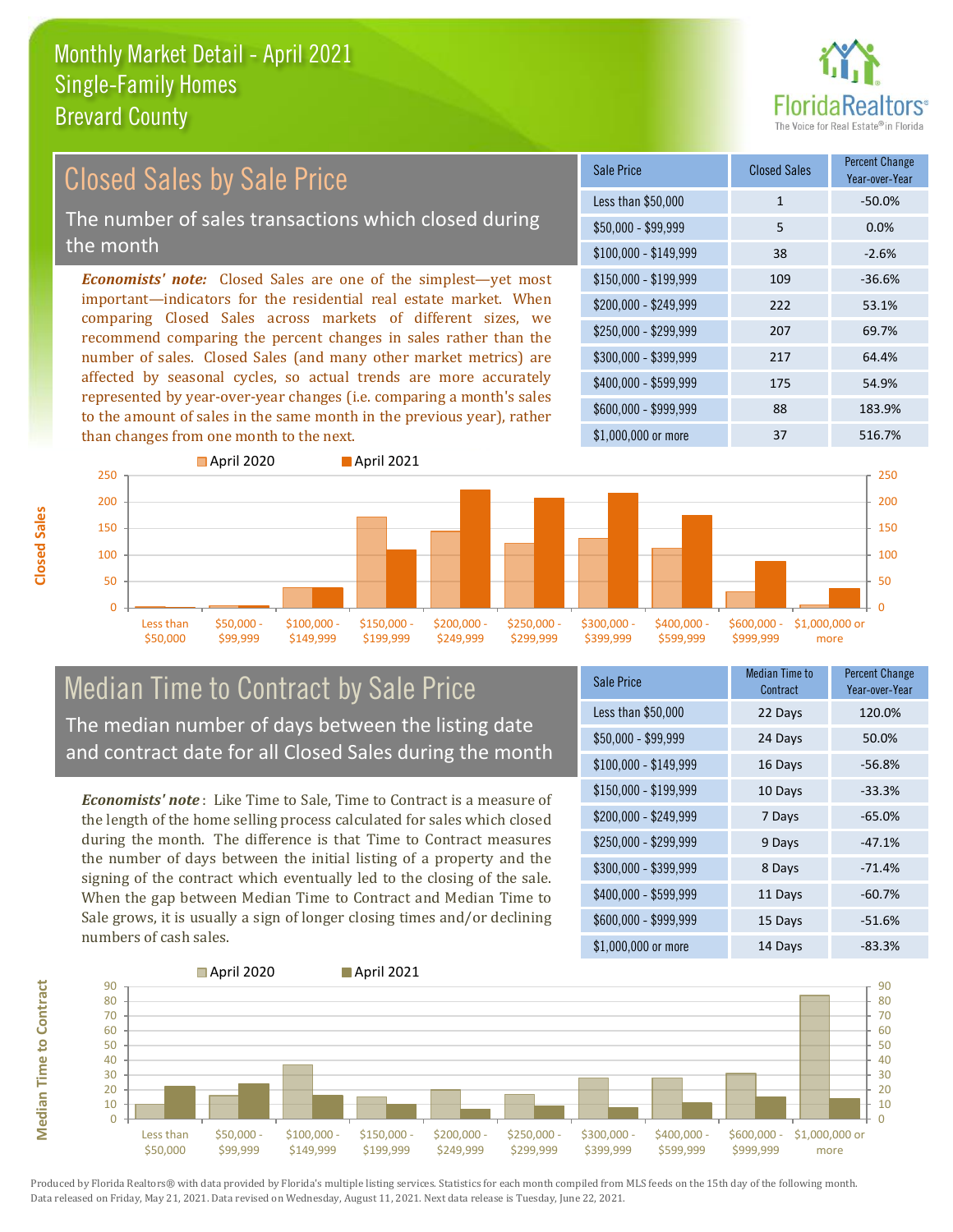

# New Listings by Initial Listing Price

The number of properties put onto the market during the month

*Economists' note:* New Listings tend to rise in delayed response to increasing prices, so they are often seen as a lagging indicator of market health. As prices rise, potential sellers raise their estimations of value—and in the most recent cycle, rising prices have freed up many potential sellers who were previously underwater on their mortgages. Note that in our calculations, we take care to not include properties that were recently taken off the market and quickly relisted, since these are not really *new* listings.

| <b>Initial Listing Price</b> | <b>New Listings</b> | <b>Percent Change</b><br>Year-over-Year |
|------------------------------|---------------------|-----------------------------------------|
| Less than \$50,000           | 0                   | $-100.0%$                               |
| $$50,000 - $99,999$          | 7                   | $-50.0%$                                |
| $$100,000 - $149,999$        | 29                  | $-42.0%$                                |
| $$150,000 - $199,999$        | 114                 | $-25.5%$                                |
| \$200,000 - \$249,999        | 226                 | 22.2%                                   |
| \$250,000 - \$299,999        | 232                 | 45.9%                                   |
| \$300,000 - \$399,999        | 253                 | 61.1%                                   |
| \$400,000 - \$599,999        | 190                 | 53.2%                                   |
| \$600,000 - \$999,999        | 105                 | 114.3%                                  |
| \$1,000,000 or more          | 36                  | 260.0%                                  |



#### Inventory by Current Listing Price The number of property listings active at the end of the month

*Economists' note* : There are a number of ways to define and calculate Inventory. Our method is to simply count the number of active listings on the last day of the month, and hold this number to compare with the same month the following year. Inventory rises when New Listings are outpacing the number of listings that go off-market (regardless of whether they actually sell). Likewise, it falls when New Listings aren't keeping up with the rate at which homes are going off-market.

| <b>Current Listing Price</b> | Inventory | <b>Percent Change</b><br>Year-over-Year |
|------------------------------|-----------|-----------------------------------------|
| Less than \$50,000           | 1         | $-75.0%$                                |
| $$50,000 - $99,999$          | 10        | $-72.2%$                                |
| $$100,000 - $149,999$        | 23        | $-80.8%$                                |
| $$150,000 - $199,999$        | 63        | $-80.1%$                                |
| \$200,000 - \$249,999        | 90        | $-77.7%$                                |
| \$250,000 - \$299,999        | 133       | $-66.5%$                                |
| \$300,000 - \$399,999        | 162       | $-58.0%$                                |
| $$400,000 - $599,999$        | 164       | $-62.2%$                                |
| \$600,000 - \$999,999        | 109       | $-53.2%$                                |
| \$1,000,000 or more          | 78        | $-26.4%$                                |



Produced by Florida Realtors® with data provided by Florida's multiple listing services. Statistics for each month compiled from MLS feeds on the 15th day of the following month. Data released on Friday, May 21, 2021. Data revised on Wednesday, August 11, 2021. Next data release is Tuesday, June 22, 2021.

**Inventory**